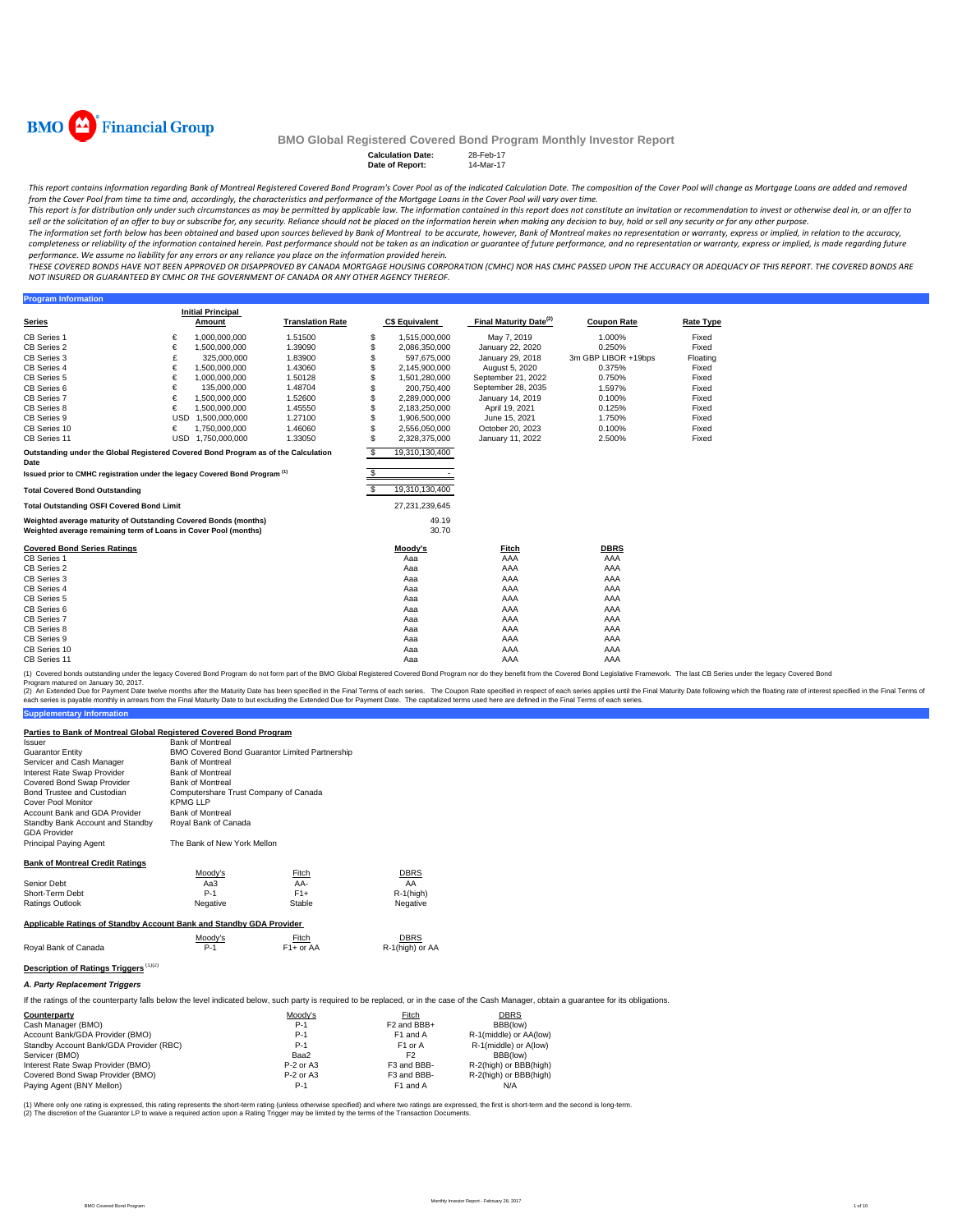

| <b>Calculation Date:</b> | 28-Feb-17 |
|--------------------------|-----------|
| Date of Report:          | 14-Mar-17 |
|                          |           |

## *B. Summary of Specific Rating Trigger Actions*

I) The following actions are required if the Cash Manager (BMO) undergoes a downgrade below the stipulated rating:

|                                                                                                                                                                                                                                                                                                                       | Moody's | Fitch               | DBRS                    |
|-----------------------------------------------------------------------------------------------------------------------------------------------------------------------------------------------------------------------------------------------------------------------------------------------------------------------|---------|---------------------|-------------------------|
| a) The Servicer will be required to direct amounts received directly<br>into the GDA Account (or Standby GDA Account if applicable)<br>within 2 Canadian business days and the Cash Manager shall<br>immediately remit any funds held at such time for or on behalf of<br>the Guarantor directly into the GDA Account | $P-1$   | F <sub>1</sub> or A | R-1(middle) or AA(low)  |
| II) The following actions are required if the Servicer (BMO) undergoes a downgrade below the stipulated rating:                                                                                                                                                                                                       |         |                     |                         |
|                                                                                                                                                                                                                                                                                                                       | Moody's | Fitch               | DBRS                    |
| a) The Servicer will be required to direct amounts received to the<br>Cash Manager, or GDA as applicable                                                                                                                                                                                                              | $P-1$   | F <sub>1</sub> or A | R-1(middle) or BBB(low) |

III) The Swap Provider is required to transfer credit support or transfer all of its rights and obligations to a replacement third party, or to obtain a guarantee of its rights and obligations from a third party, if the Swap Provider undergoes a downgrade below the stipulated rating:

|                                | $Modv's^{(3)}$ | Fitch    | <b>DBRS</b>             |
|--------------------------------|----------------|----------|-------------------------|
| a) Interest Rate Swap Provider | P-1 or A2      | F1 and A | R-1(middle) or A (high) |
| b) Covered Bond Swap Provider  | P-1 or A2      | F1 and A | R-1(middle) or A (high) |

IV) The following actions are required if the Issuer (BMO) undergoes a downgrade below the stipulated rating:

| a) Mandatory repayment of the Demand Loan                                                                                                                | Moody's<br>N/A | Fitch<br>F <sub>2</sub> or BB <sub>B+</sub> | <b>DBRS</b><br>N/A |
|----------------------------------------------------------------------------------------------------------------------------------------------------------|----------------|---------------------------------------------|--------------------|
| b) Cashflows will be exchanged under the Covered Bond Swap<br>Agreement (to the extent not already taking place)                                         | Baa1           | BBB+                                        | BBB(high)          |
| c) Transfer of title to Loans to Guarantor <sup>(4)</sup>                                                                                                | A <sub>3</sub> | BBB-                                        | BBB(low)           |
| <b>Events of Defaults &amp; Test Compliance</b><br>Asset Coverage Test (C\$ Equivalent of Outstanding<br>Covered Bond < Adjusted Aggregate Asset Amount) |                | Pass                                        |                    |
| <b>Issuer Event of Default</b><br>Guarantor LP Event of Default                                                                                          |                | No<br>No                                    |                    |

(3) If no short term rating exists, then A1

(4) The transfer of registered title to the Cans to the Guarantor may be deferred if (A) saitsfactory assurances are provided to the Guarantor and the Bond Trustee by The Office of the Sulerintendent of Financial Instituti

| <b>Pre-Maturity Test</b>                  |              |       |                                        |
|-------------------------------------------|--------------|-------|----------------------------------------|
| (Applicable to Hard Bullet Covered Bonds) |              |       |                                        |
| <b>Pre-Maturity Required Ratings</b>      | Moody'<br>∼- | Fitch | DBRS <sup>(</sup><br>A(high) or A(low) |

Following a breach of the Pre-Maturity test in respect of a Series of Hard Bullet Covered Bonds, and unless the Pre-Maturity Liquidity Ledger is otherwise funded from the other sources, the Partnership shall offer to sell Randomly Selected Loans if Final Maturity Date is within 12 months from the Pre-Maturity Test Date

(1) In the case of DBRS, if Final Maturity Date is within six months of the Pre-Maturity Test Date, then A(high), otherwise A(low).

| <b>Reserve Fund</b>                                                           |         |       |             |
|-------------------------------------------------------------------------------|---------|-------|-------------|
| <b>Reserve Fund Required Amount Ratings</b>                                   | Moody's | Fitch | <b>DBRS</b> |
| Senior                                                                        |         |       | A(low)      |
| Short Term                                                                    | $P-1$   | F1    | R-1(middle) |
| Are the ratings of the Issuer below the Reserve Fund Required Amount Ratings? |         | No    |             |

If the ratings of the Issuer fall below the Reserve Fund Required Amount Ratings, then the Guarantor shall credit or cause to be credited to the Reserve Fund funds up to an amount equal to the Reserve Fund Required Amount.

Reserve Fund Required Amount: Nil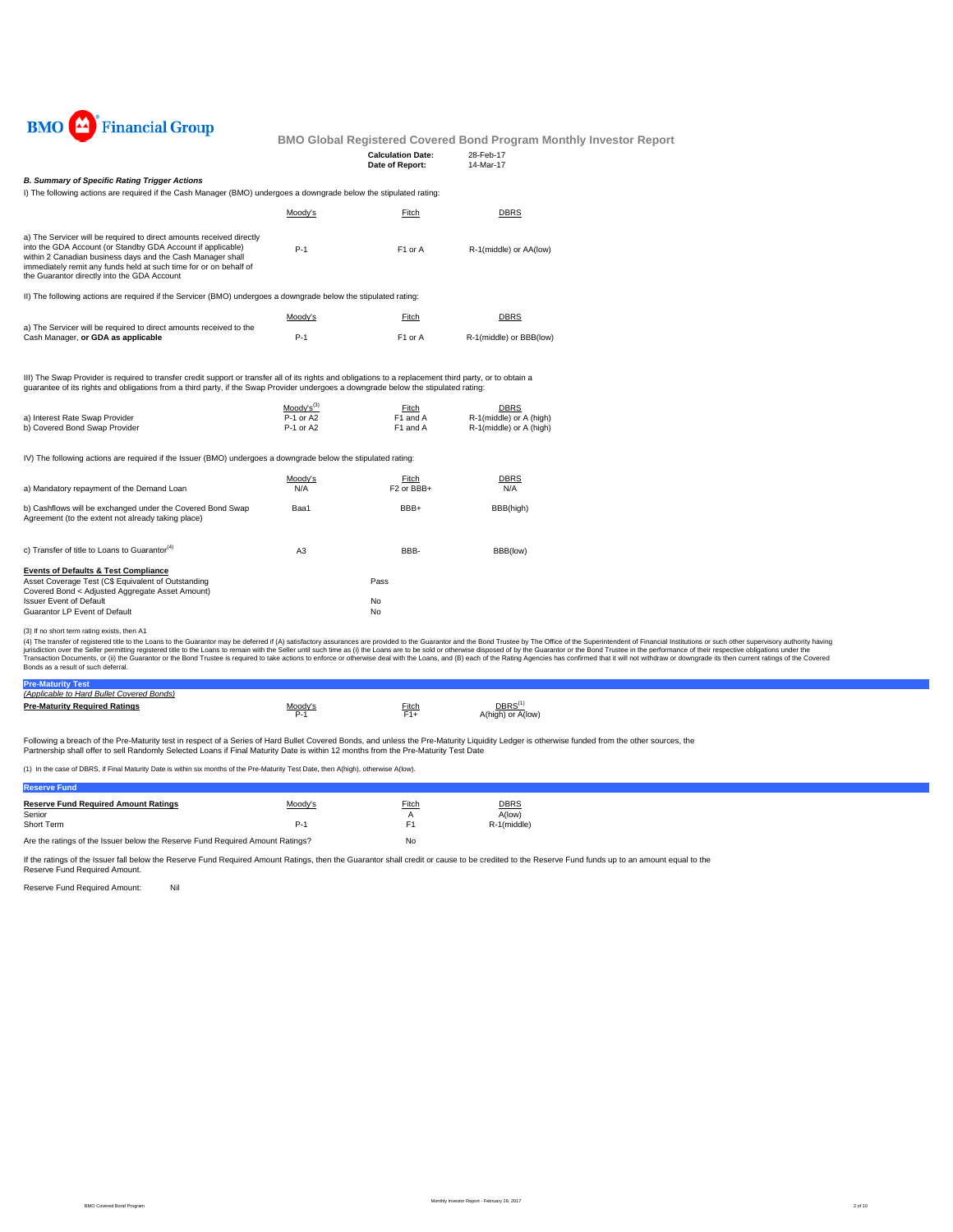

|                                                                                                                                                                                                                                            | <b>Calculation Date:</b><br>Date of Report:     | 28-Feb-17<br>14-Mar-17                          |                 |                                  |
|--------------------------------------------------------------------------------------------------------------------------------------------------------------------------------------------------------------------------------------------|-------------------------------------------------|-------------------------------------------------|-----------------|----------------------------------|
| <b>Asset Coverage Test</b>                                                                                                                                                                                                                 |                                                 |                                                 |                 |                                  |
| C\$ Equivalent of Outstanding Covered Bonds                                                                                                                                                                                                | 19,310,130,400                                  |                                                 |                 |                                  |
| $A^{(1)}$ = Lesser of (i) Sum of LTV adjusted outstanding principal balance and (ii) Sum of<br>Asset percentage adjusted outstanding principal balance<br>$B =$ Principal receipts not applied                                             | 21,839,413,886<br>۰                             |                                                 | A (i)<br>A (ii) | 23,357,661,910<br>21,839,413,886 |
| $C =$ Cash capital contributions<br>$D =$ Substitution assets<br>$E =$ (i) Reserve fund balance<br>(ii) Pre - Maturity liquidity ledger balance<br>$F =$ Negative carry factor calculation<br>Total: $A + B + C + D + E - F$               | $\overline{\phantom{a}}$<br>٠<br>21,839,413,886 | Asset Percentage<br>Maximum Asset<br>Percentage | 93.5%<br>95.0%  |                                  |
| <b>Asset Coverage Test Pass/Fail</b><br>(1) Market Value as determined by adjusting, not less than quarterly, the Original Market Value utilizing the Indexation Methodology (see Appendix for details) for subsequent price developments. | Pass                                            |                                                 |                 |                                  |
| <b>Valuation Calculation</b>                                                                                                                                                                                                               |                                                 |                                                 |                 |                                  |

| <b>Trading Value of Covered Bonds</b>                                                                                                                                                                                        | 19.425.229.414 |        |                |
|------------------------------------------------------------------------------------------------------------------------------------------------------------------------------------------------------------------------------|----------------|--------|----------------|
| A = Lesser of i) Present value of outstanding loan balance of Performing Eligible<br>Loans <sup>(1)</sup> and ii) 80% of Market Value <sup>(2)</sup> of properties securing Performing Eligible Loans.<br>net of adjustments | 23.325.268.176 | A (i)  | 23.325.268.176 |
| $B =$ Principal receipts up to calculation date not otherwise applied                                                                                                                                                        | ۰              | A (ii) | 40.767.940.825 |
| $C =$ Cash capital contributions                                                                                                                                                                                             |                |        |                |
| $D =$ Trading Value of any Substitute Assets                                                                                                                                                                                 | ۰              |        |                |
| $E =$ (i) Reserve Fund Balance, if applicable                                                                                                                                                                                | ۰              |        |                |
| (ii) Pre - Maturity liquidity ledger balance                                                                                                                                                                                 |                |        |                |
| F = Trading Value of Swap Collateral                                                                                                                                                                                         |                |        |                |
| Total: $A + B + C + D + E + F$                                                                                                                                                                                               | 23.325.268.176 |        |                |

(1) Present value of expected future cash flows of Loans using current market interest rates offered to BMO clients. The effective weighted average rate used for discounting is 2.72%.<br>(2) Market Value as determined by adju

| <b>Intercompany Loan Balance</b>                          |                                  |                                                   |
|-----------------------------------------------------------|----------------------------------|---------------------------------------------------|
| Guarantee Loan<br>Demand Loan<br>Total                    |                                  | 20,663,923,953<br>2,797,089,876<br>23,461,013,829 |
| <b>Cover Pool Losses</b>                                  |                                  |                                                   |
| Period end                                                | <b>Write Off Amounts</b>         | <b>Loss Percentage (Annualized)</b>               |
| February 28, 2017                                         | \$0                              | 0.00%                                             |
| <b>Cover Pool Flow of Funds</b>                           |                                  |                                                   |
|                                                           | <b>Current Month</b>             | Previous Month                                    |
| Cash Inflows *                                            |                                  |                                                   |
| Principal receipts                                        | 306,207,498                      | 382,034,850                                       |
| Proceeds for sale of Loans<br><b>Revenue Receipts</b>     | 47,428,115                       | ٠<br>51,449,033                                   |
| Swap Receipts                                             | 3,686,779                        | 6,614,960                                         |
| Cash Capital Contribution                                 |                                  |                                                   |
| Advances of Intercompany Loans                            |                                  | 1,811,100,000.00                                  |
| Guarantee Fee                                             | 3,857,828.00                     |                                                   |
| <b>Cash Outflows</b>                                      |                                  |                                                   |
| Swap Payment                                              |                                  |                                                   |
| Intercompany Loan interest                                | (30,999,990)                     | (30, 709, 683)                                    |
| Intercompany Loan principal                               | $(306, 207, 498)$ <sup>(1)</sup> | (382, 034, 850)                                   |
| Intercompany Loan repayment<br>Mortgage Top-up Settlement |                                  | (1,811,067,830)                                   |
| Misc Partnership Expenses                                 | (71)                             | (107)                                             |
| Profit Distribution to Partners                           |                                  |                                                   |
| Net inflows/(outflows)                                    | 23,972,661                       | 27,386,373                                        |
|                                                           |                                  |                                                   |

 $^{(1)}$  Includes cash settlement of \$306,207,498 to occur on March 16, 2017

| <b>Cover Pool - Summary Statistics</b>       |                         |                  |
|----------------------------------------------|-------------------------|------------------|
| Asset Type                                   | Mortgages               |                  |
| Previous Month Ending Balance                | 23.683.401.474          |                  |
| Aggregate Outstanding Balance                | \$<br>23.370.530.306    |                  |
| Number of Loans                              | 90.857                  |                  |
| Average Loan Size                            | \$<br>257.223           |                  |
| Number of Primary Borrowers                  | 89.405                  |                  |
| Number of Properties                         | 90.857                  |                  |
|                                              | Original <sup>(1)</sup> | Indexed $^{(2)}$ |
| Weighted Average Current Loan to Value (LTV) | 62.88%                  | 53.06%           |
| Weighted Average Authorized LTV              | 69.58%                  | 58.43%           |
| Weighted Average Original LTV                | 69.58%                  |                  |
| Weighted Average Seasoning                   | 19.77 (Months)          |                  |
| Weighted Average Coupon                      | 2.51%                   |                  |
| Weighted Average Original Term               | 50.47 (Months)          |                  |
| Weighted Average Remaining Term              | 30.70 (Months)          |                  |
| <b>Substitution Assets</b>                   | Nil                     |                  |

<sup>(1)</sup> Value as most recently determined or assessed in accordance with the underwriting policies (whether upon origination or renewal of the Eligible Loan or subsequently thereto).<br><sup>(2)</sup> Value as determined by adjusting, n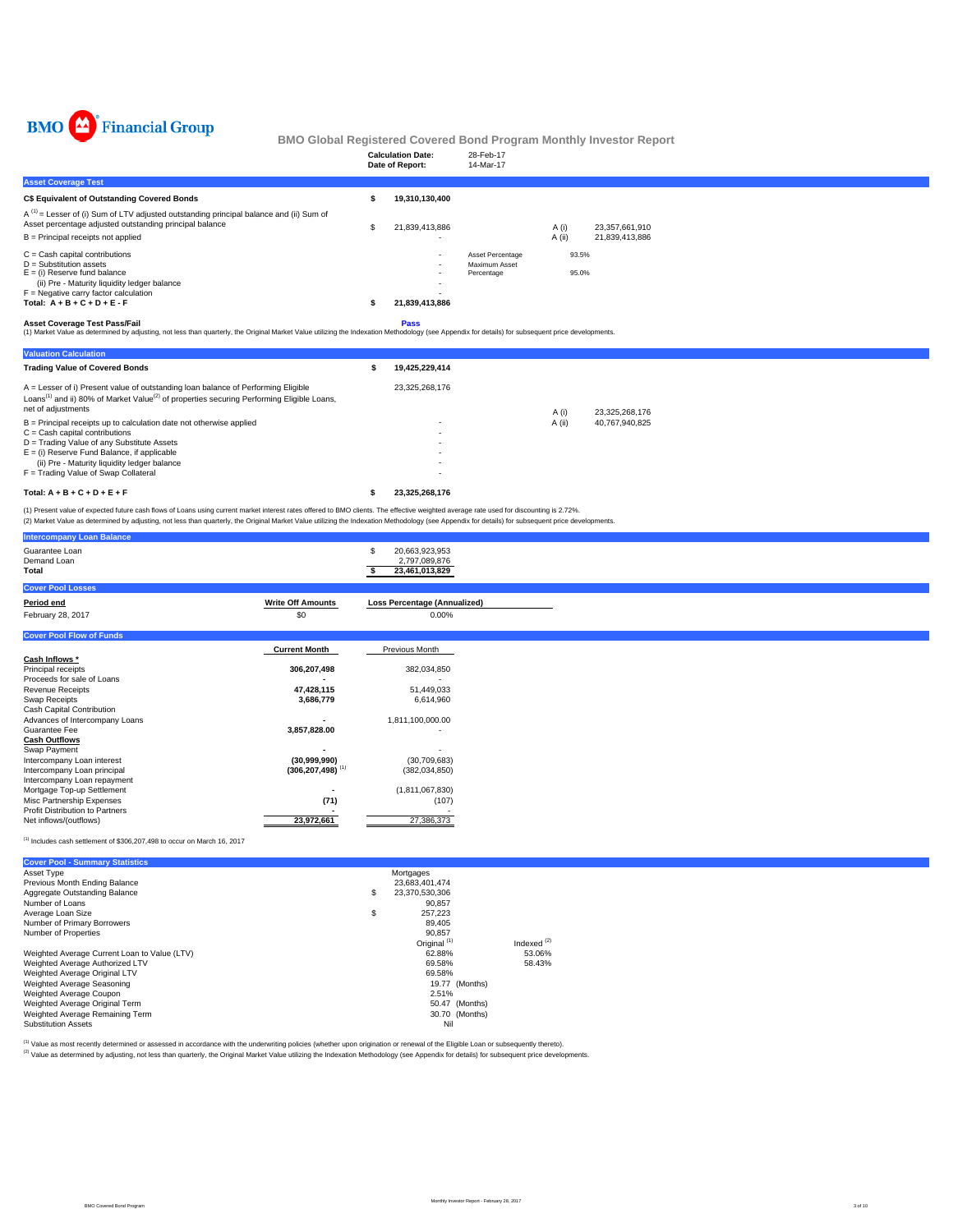

|                                                                | <b>BMO Global Registered Covered Bond Program Monthly Investor Report</b><br><b>Calculation Date:</b><br>Date of Report: | 28-Feb-17<br>14-Mar-17 |                                              |                          |  |
|----------------------------------------------------------------|--------------------------------------------------------------------------------------------------------------------------|------------------------|----------------------------------------------|--------------------------|--|
| <b>Cover Pool - Delinquency Distribution</b>                   |                                                                                                                          |                        |                                              |                          |  |
| <b>Aging Summary</b>                                           | Number of Loans                                                                                                          | Percentage             | <b>Principal Balance</b>                     | Percentage               |  |
| Current and less than 30 days past due                         | 90,614                                                                                                                   | 99.73                  | 23,318,034,591<br>\$                         | 99.78                    |  |
| 30 - 59 days past due                                          | 111                                                                                                                      | 0.12<br>0.06           | S<br>27,906,648<br>11,720,672<br>S           | 0.12<br>0.05             |  |
| 60 - 89 days past due<br>90 or more days past due              | 58<br>74                                                                                                                 | 0.08                   | 12,868,396                                   | 0.06                     |  |
| <b>Grand Total</b>                                             | 90,857                                                                                                                   | 100.00                 | \$<br>\$<br>23,370,530,306                   | 100.00                   |  |
| <b>Cover Pool - Provincial Distribution</b>                    |                                                                                                                          |                        |                                              |                          |  |
|                                                                |                                                                                                                          |                        |                                              |                          |  |
| Province<br>Alberta                                            | Number of Loans<br>10,811                                                                                                | Percentage<br>11.90    | <b>Principal Balance</b><br>2,685,429,263    | Percentage<br>11.49      |  |
| <b>British Columbia</b>                                        | 13,790                                                                                                                   | 15.18                  | \$<br>4,850,211,203<br>\$                    | 20.75                    |  |
| Manitoba                                                       | 1,225                                                                                                                    | 1.35                   | \$<br>217,898,548                            | 0.93                     |  |
| New Brunswick                                                  | 1,460                                                                                                                    | 1.61                   | S<br>186,690,058                             | 0.80                     |  |
| Newfoundland                                                   | 2,434                                                                                                                    | 2.68                   | 417,217,929<br>\$.                           | 1.79                     |  |
| Northwest Territories & Nunavut                                |                                                                                                                          |                        | S                                            | $\overline{\phantom{a}}$ |  |
| Nova Scotia                                                    | 2,827                                                                                                                    | 3.11                   | 505,396,229<br>S                             | 2.16                     |  |
| Ontario                                                        | 40,166                                                                                                                   | 44.21                  | 10,966,938,712<br>S                          | 46.93                    |  |
| Prince Edward Island                                           | 499                                                                                                                      | 0.55                   | 70,736,302<br>S                              | 0.30                     |  |
| Quebec                                                         | 15,691                                                                                                                   | 17.27                  | \$.<br>3,074,842,002                         | 13.16                    |  |
| Saskatchewan                                                   | 1,954                                                                                                                    | 2.15                   | S.<br>395,170,060                            | 1.69                     |  |
| <b>Yukon Territories</b>                                       |                                                                                                                          |                        | S                                            |                          |  |
| <b>Grand Total</b>                                             | 90,857                                                                                                                   | 100.00                 | 23,370,530,306<br>\$                         | 100.00                   |  |
| <b>Cover Pool - Credit Score Distribution</b>                  |                                                                                                                          |                        |                                              |                          |  |
| <b>Credit Score</b>                                            | Number of Loans                                                                                                          | Percentage             | <b>Principal Balance</b>                     | Percentage               |  |
| Less than 600 or Unavailable                                   | 5,242                                                                                                                    | 5.77                   | 1,257,447,593<br>\$                          | 5.38                     |  |
| $600 - 650$                                                    | 5,121<br>12,536                                                                                                          | 5.64                   | \$<br>1,329,773,231                          | 5.69                     |  |
| 651 - 700<br>701 - 750                                         | 23,486                                                                                                                   | 13.80<br>25.85         | \$<br>3,388,268,960<br>S<br>6,475,399,250    | 14.50<br>27.71           |  |
| 751 - 800                                                      | 33,587                                                                                                                   | 36.97                  | \$<br>8,692,006,087                          | 37.19                    |  |
| 801 and Above                                                  | 10,885                                                                                                                   | 11.98                  | 2,227,635,185<br>\$                          | 9.53                     |  |
| <b>Grand Total</b>                                             | 90,857                                                                                                                   | 100.00                 | \$<br>23,370,530,306                         | 100.00                   |  |
|                                                                |                                                                                                                          |                        |                                              |                          |  |
| <b>Cover Pool - Rate Type Distribution</b>                     |                                                                                                                          |                        |                                              |                          |  |
| <b>Rate Type</b>                                               | Number of Loans                                                                                                          | Percentage             | <b>Principal Balance</b>                     | Percentage               |  |
| Fixed                                                          | 70,624                                                                                                                   | 77.73                  | \$<br>17,473,610,827                         | 74.77                    |  |
| Variable                                                       | 20,233                                                                                                                   | 22.27                  | 5,896,919,479<br>\$                          | 25.23                    |  |
| <b>Grand Total</b>                                             | 90,857                                                                                                                   | 100.00                 | \$<br>23,370,530,306                         | 100.00                   |  |
| <b>Cover Pool - Mortgage Asset Type Distribution</b>           |                                                                                                                          |                        |                                              |                          |  |
| <b>Mortgage Asset Type</b>                                     | Number of Loans                                                                                                          | Percentage             | <b>Principal Balance</b>                     | Percentage               |  |
| <b>Conventional Amortizing Mortgages</b><br><b>Grand Total</b> | 90,857<br>90,857                                                                                                         | 100.00<br>100.00       | \$<br>23,370,530,306<br>23,370,530,306<br>\$ | 100.00<br>100.00         |  |
|                                                                |                                                                                                                          |                        |                                              |                          |  |
| <b>Cover Pool - Occupancy Type Distribution</b>                |                                                                                                                          |                        |                                              |                          |  |
| <b>Occupancy Type</b>                                          | Number of Loans                                                                                                          | Percentage             | <b>Principal Balance</b>                     | Percentage               |  |
| Owner Occupied                                                 | 67,606                                                                                                                   | 74.41                  | \$<br>18,485,070,725                         | 79.10                    |  |
| Non-Owner Occupied                                             | 23,251                                                                                                                   | 25.59                  | 4,885,459,580<br>$\mathbf{s}$                | 20.90                    |  |
| <b>Grand Total</b>                                             | 90,857                                                                                                                   | 100.00                 | $\overline{\bullet}$<br>23,370,530,306       | 100.00                   |  |
| <b>Cover Pool - Mortgage Rate Distribution</b>                 |                                                                                                                          |                        |                                              |                          |  |
| Mortgage Rate (%)                                              | Number of Loans                                                                                                          | Percentage             | <b>Principal Balance</b>                     | Percentage               |  |
| Less than 1.00                                                 | 6                                                                                                                        | 0.01                   | $\mathbb S$<br>1,802,865                     | 0.01                     |  |
| $1.00 - 3.99$                                                  | 90,548                                                                                                                   | 99.66                  | \$<br>23,319,401,598                         | 99.78                    |  |
| $4.00 - 4.49$                                                  | 126                                                                                                                      | 0.14                   | \$<br>21,096,906                             | 0.09                     |  |
| $4.50 - 4.99$                                                  | 78                                                                                                                       | 0.09                   | S<br>13,249,892                              | 0.06                     |  |
| $5.00 - 5.49$                                                  | 28                                                                                                                       | 0.03                   | 4,370,272<br>S                               | 0.02                     |  |
| $5.50 - 5.99$                                                  | 5                                                                                                                        | 0.01                   | 604,814<br>S                                 | 0.00                     |  |
| $6.00 - 6.49$                                                  | 5                                                                                                                        | 0.01                   | 804,658<br>S                                 | 0.00                     |  |
| $6.50 - 6.99$                                                  | 61                                                                                                                       | 0.07                   | 9,199,301<br>S                               | 0.04                     |  |
| $7.00 - 7.49$                                                  |                                                                                                                          |                        | \$                                           | $\sim$                   |  |
| $7.50 - 7.99$                                                  |                                                                                                                          |                        | $\mathbf{\hat{s}}$                           |                          |  |
| 8.00 and Above                                                 |                                                                                                                          |                        | - \$                                         |                          |  |
| <b>Grand Total</b>                                             | 90.857                                                                                                                   | 100.00                 | 23,370,530,306<br>s                          | 100.00                   |  |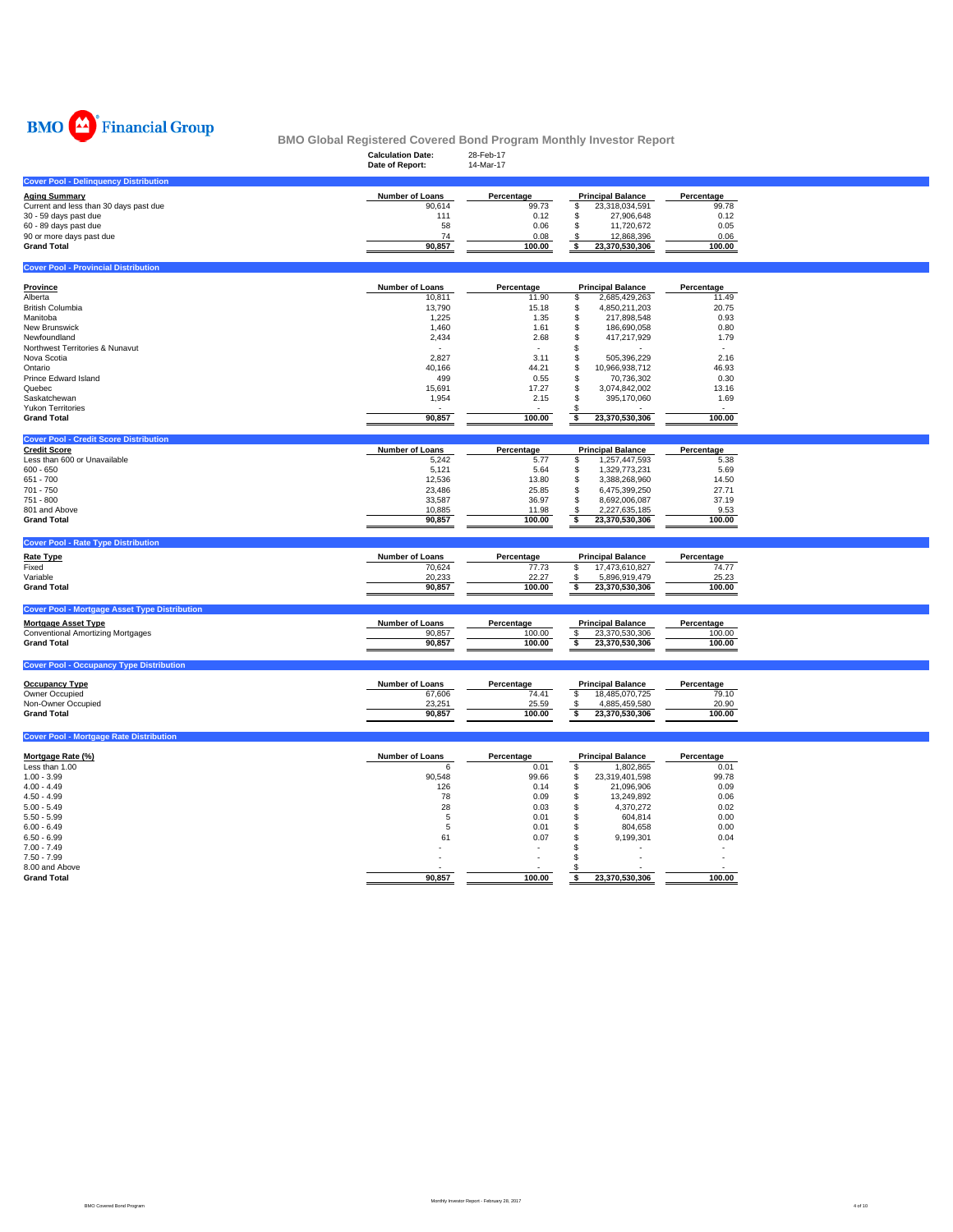

|                                           | <b>Calculation Date:</b><br>Date of Report: | 28-Feb-17<br>14-Mar-17 |                          |            |
|-------------------------------------------|---------------------------------------------|------------------------|--------------------------|------------|
| Cover Pool - Indexed LTV Distribution (1) |                                             |                        |                          |            |
| Indexed LTV (%)                           | <b>Number of Loans</b>                      | Percentage             | <b>Principal Balance</b> | Percentage |
| 20.00 and Below                           | 7,471                                       | 8.22                   | 659,198,504              | 2.82       |
| $20.01 - 25.00$                           | 3,489                                       | 3.84                   | 538,640,391              | 2.30       |
| $25.01 - 30.00$                           | 3,824                                       | 4.21                   | 694,933,931              | 2.97       |
| $30.01 - 35.00$                           | 4,683                                       | 5.15                   | 1,054,481,870            | 4.51       |
| $35.01 - 40.00$                           | 5,742                                       | 6.32                   | 1,561,459,983            | 6.68       |
| $40.01 - 45.00$                           | 7,920                                       | 8.72                   | 2.380.483.716            | 10.19      |
| 45.01 - 50.00                             | 9,123                                       | 10.04                  | 2,602,022,845            | 11.13      |
| $50.01 - 55.00$                           | 10,787                                      | 11.87                  | 2,935,386,959            | 12.56      |
| $55.01 - 60.00$                           | 9,437                                       | 10.39                  | 2,663,304,009            | 11.40      |
| $60.01 - 65.00$                           | 8,923                                       | 9.82                   | 2.640.544.931            | 11.30      |
| 65.01 - 70.00                             | 7,240                                       | 7.97                   | 1,999,773,248            | 8.56       |
| 70.01 - 75.00                             | 6,171                                       | 6.79                   | 1,781,495,269            | 7.62       |
| 75.01 - 80.00                             | 6,047                                       | 6.66                   | 1,858,804,649            | 7.95       |
| 80.01 and Above                           |                                             |                        |                          |            |
| <b>Grand Total</b>                        | 90,857                                      | 100.00                 | 23,370,530,306           | 100.00     |

(1) Value as determined by adjusting, not less than quarterly, the Original Market Value utilizing the Indexation Methodology (see Appendix for details) for subsequent price developments.

## **Cover Pool - Remaining Term Distribution**

| <b>Months to Maturity</b> | <b>Number of Loans</b> | Percentage |        | <b>Principal Balance</b> | Percentage |
|---------------------------|------------------------|------------|--------|--------------------------|------------|
|                           |                        |            |        |                          |            |
| Less than 12              | 19.389                 | 21.34      | эħ.    | 4.196.498.238            | 17.96      |
| $12 - 17$                 | 10,080                 | 11.09      | J.     | 2,873,290,453            | 12.29      |
| $18 - 24$                 | 9,601                  | 10.57      | \$.    | 2.684.759.352            | 11.49      |
| $25 - 30$                 | 6,080                  | 6.69       | \$.    | 1.629.198.437            | 6.97       |
| $31 - 36$                 | 8,253                  | 9.08       | \$.    | 2.000.905.618            | 8.56       |
| $37 - 42$                 | 9,152                  | 10.07      | S      | 2.521.354.747            | 10.79      |
| $43 - 48$                 | 10.169                 | 11.19      | \$.    | 2.789.493.928            | 11.94      |
| $49 - 54$                 | 9.717                  | 10.69      | ъ      | 2.524.525.756            | 10.80      |
| $55 - 60$                 | 8.349                  | 9.19       | ÷<br>ъ | 2.136.414.610            | 9.14       |
| $61 - 63$                 | 12                     | 0.01       | ъ      | 2.379.681                | 0.01       |
| 72 and Above              | 55                     | 0.06       |        | 11.709.486               | 0.05       |
| <b>Grand Total</b>        | 90,857                 | 100.00     |        | 23.370.530.306           | 100.00     |

| <b>Cover Pool - Remaining Principal Balance Distribution</b> |                        |            |   |                          |            |
|--------------------------------------------------------------|------------------------|------------|---|--------------------------|------------|
| <b>Remaining Principal Balance (C\$)</b>                     | <b>Number of Loans</b> | Percentage |   | <b>Principal Balance</b> | Percentage |
| 99,999 and Below                                             | 14,652                 | 16.13      |   | 955,666,078              | 4.09       |
| 100,000 - 199,999                                            | 29.169                 | 32.10      | S | 4.405.933.610            | 18.85      |
| 200.000 - 299.999                                            | 22,011                 | 24.23      |   | 5.403.243.388            | 23.12      |
| 300,000 - 399,999                                            | 11,330                 | 12.47      |   | 3.900.295.825            | 16.69      |
| 400.000 - 499.999                                            | 5,787                  | 6.37       | S | 2,579,387,694            | 11.04      |
| 500.000 - 599.999                                            | 2,949                  | 3.25       | ъ | 1.608.917.860            | 6.88       |
| 600.000 - 699.999                                            | 1,506                  | 1.66       |   | 975.935.688              | 4.18       |
| 700.000 - 799.999                                            | 957                    | 1.05       |   | 715.689.002              | 3.06       |
| 800,000 - 899,999                                            | 654                    | 0.72       |   | 554.626.781              | 2.37       |
| 900.000 - 999.999                                            | 498                    | 0.55       |   | 472.752.441              | 2.02       |
| 1.000.000 - 1.499.999                                        | 1,063                  | 1.17       |   | 1.283.366.786            | 5.49       |
| 1,500,000 - 2,000,000                                        | 224                    | 0.25       |   | 382,333,062              | 1.64       |
| 2,000,000 - 3,000,000                                        | 57                     | 0.06       |   | 132,382,091              | 0.57       |
| 3,000,000 and Above                                          |                        |            |   |                          |            |
|                                                              | 90,857                 | 100.00     |   | 23,370,530,306           | 100.00     |
|                                                              |                        |            |   |                          |            |

| <b>Cover Pool - Property Type Distribution</b> |                 |            |                          |            |
|------------------------------------------------|-----------------|------------|--------------------------|------------|
| <b>Property Type</b>                           | Number of Loans | Percentage | <b>Principal Balance</b> | Percentage |
| Condominium                                    | 19.823          | 21.82      | 3.895.799.640            | 16.67      |
| Multi-Residential                              | 4,873           | 5.36       | .192.383.364             | 5.10       |
| Single Family                                  | 59,407          | 65.39      | 16.634.904.547           | 71.18      |
| Townhouse                                      | 6.754           | 7.43       | 1.647.442.755            | 7.05       |
| <b>Grand Total</b>                             | 90.857          | 100.00     | 23.370.530.306           | 100.00     |

*Note: Percentages and totals in the above tables may not add exactly due to rounding.*

|          | Cover Pool - Indexed LTV and Delinguency Distribution by Province <sup>(1)</sup> |                                                     |    |                           |                           |                             |               |
|----------|----------------------------------------------------------------------------------|-----------------------------------------------------|----|---------------------------|---------------------------|-----------------------------|---------------|
|          |                                                                                  |                                                     |    |                           | <b>Aging Summary</b>      |                             |               |
| Province | Indexed LTV (%)                                                                  | <b>Current and</b><br>less than 30<br>days past due |    | 30 to 59<br>days past due | 60 to 89<br>days past due | 90 or more<br>days past due | Total         |
| Alberta  | 20.00 and Below                                                                  | 49,230,451                                          | \$ | 85,490                    |                           | ٠                           | 49,315,942    |
|          | $20.01 - 25$                                                                     | 37.889.794                                          |    |                           |                           |                             | 37,889,794    |
|          | $25.01 - 30$                                                                     | 57.732.322                                          |    |                           |                           |                             | 57,732,322    |
|          | $30.01 - 35$                                                                     | 74.189.756                                          |    |                           |                           |                             | 74.189.756    |
|          | $35.01 - 40$                                                                     | 84.518.565                                          |    |                           |                           | 189.036                     | 84.707.601    |
|          | $40.01 - 45$                                                                     | 130.170.303                                         |    | 230,891                   | 317.361                   |                             | 130.718.555   |
|          | $45.01 - 50$                                                                     | 177.292.714                                         |    | 209.307                   | 231.731                   | 269.923                     | 178,003,675   |
|          | $50.01 - 55$                                                                     | 229.631.323                                         |    | 801,549                   |                           |                             | 230,432,872   |
|          | $55.01 - 60$                                                                     | 308.713.411                                         |    | 931,993                   |                           | 305,222                     | 309,950,626   |
|          | $60.01 - 65$                                                                     | 425,985,719                                         |    | 806,739                   | 93,460                    |                             | 426,885,918   |
|          | $65.01 - 70$                                                                     | 319.271.653                                         |    | 1,031,041                 | 108.643                   | 418,375                     | 320,829,713   |
|          | $70.01 - 75$                                                                     | 272.676.466                                         |    |                           |                           | $\sim$                      | 272,676,466   |
|          | $75.01 - 80$                                                                     | 511.393.301                                         |    | 702,723                   |                           |                             | 512,096,024   |
|          | 80.01 and Above                                                                  |                                                     |    |                           |                           |                             |               |
|          |                                                                                  | 2,678,695,779                                       |    | 4,799,733                 | 751,195                   | 1,182,556                   | 2,685,429,263 |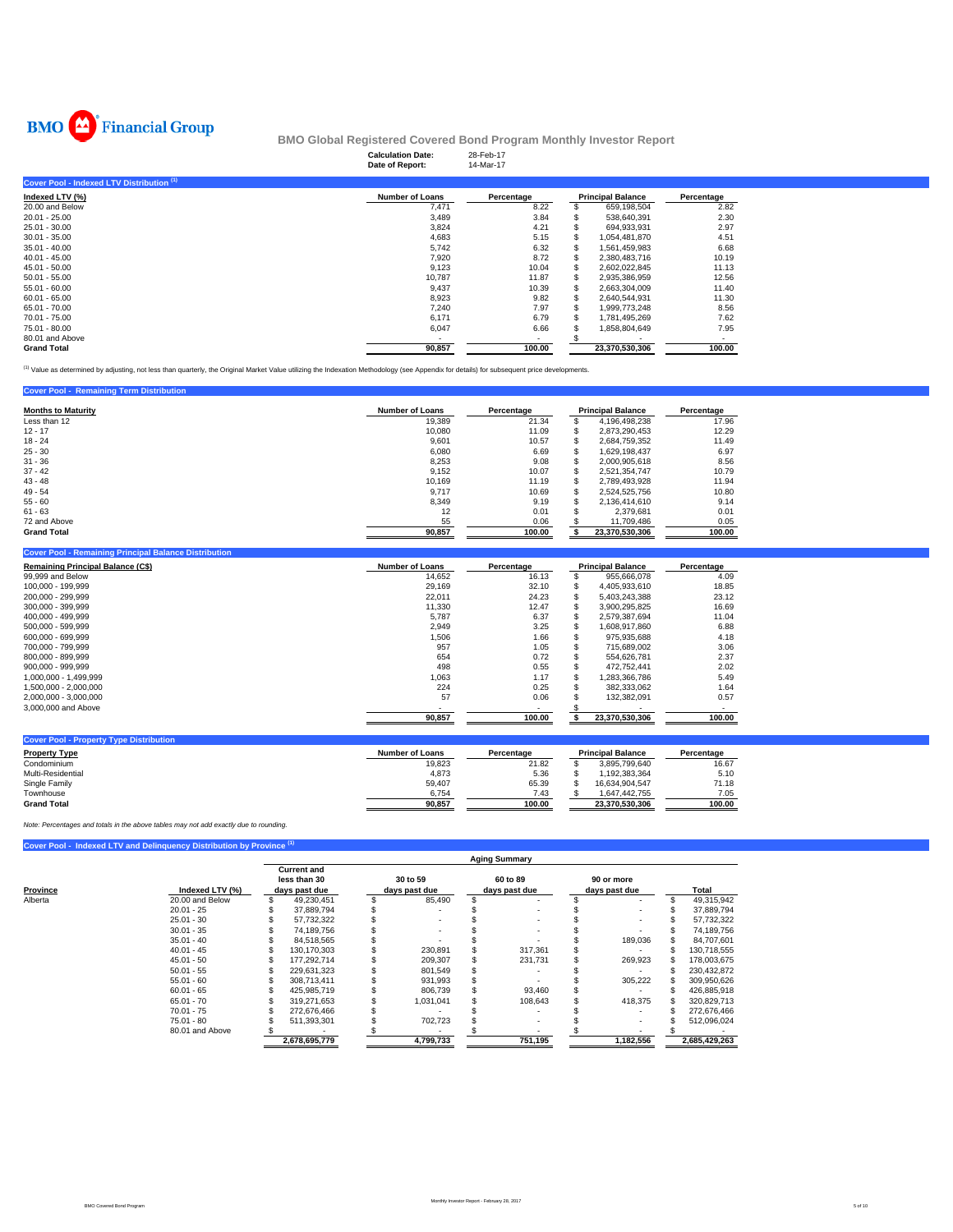

# **Calculation Date:** 28-Feb-17 **Date of Report:** 14-Mar-17 **BMO Global Registered Covered Bond Program Monthly Investor Report**

|                         |                              |                                    |          |               | <b>Aging Summary</b> |          |               |          |                          |
|-------------------------|------------------------------|------------------------------------|----------|---------------|----------------------|----------|---------------|----------|--------------------------|
|                         |                              | <b>Current and</b><br>less than 30 |          | 30 to 59      | 60 to 89             |          | 90 or more    |          |                          |
| Province                | Indexed LTV (%)              | days past due                      |          | days past due | days past due        |          | days past due |          | <b>Total</b>             |
| <b>British Columbia</b> | 20.00 and Below              | \$<br>223,804,165                  | \$       | 168,650       | \$<br>994,170        | \$       |               | \$       | 224,966,985              |
|                         | $20.01 - 25$                 | 184,616,800<br>S                   | \$       | 305,828       | \$                   | \$       | 57,360        | \$       | 184,979,987              |
|                         | $25.01 - 30$                 | \$<br>234,401,166                  | \$       | 380,006       | \$                   | \$       | 230,183       | \$       | 235,011,355              |
|                         | $30.01 - 35$                 | \$<br>377,814,398                  | \$       | 383,191       | \$<br>334,976        | \$       |               | \$       | 378,532,565              |
|                         | $35.01 - 40$                 | \$<br>611,435,611                  | \$       | 393,748       | \$                   | \$       | 311,418       | \$       | 612,140,777              |
|                         | $40.01 - 45$                 | \$<br>872,343,102                  | \$       | 1,817,533     | \$<br>342,408        | \$       | 291,308       | \$       | 874,794,351              |
|                         | $45.01 - 50$                 | \$<br>621,908,389                  | \$       | 1,573,332     | \$<br>367,115        | \$       |               | \$       | 623,848,836              |
|                         | $50.01 - 55$                 | \$<br>511,737,811                  | \$       | 199,719       | \$                   | \$       |               | \$       | 511,937,530              |
|                         | $55.01 - 60$                 | \$<br>352,012,522                  | \$       |               | \$                   | \$       |               | S        | 352,012,522              |
|                         | $60.01 - 65$                 | \$<br>378,521,428                  | \$       | 1,116,431     | \$                   | \$       |               | \$       | 379,637,859              |
|                         | $65.01 - 70$                 | \$<br>164,059,054                  | \$       |               | \$                   | \$.      |               | \$       | 164,059,054              |
|                         | $70.01 - 75$                 | \$<br>118,075,573                  | \$       |               | \$                   | \$       |               | \$       | 118,075,573              |
|                         | $75.01 - 80$                 | \$<br>190,213,809                  | \$       |               | \$                   | \$       |               | \$       | 190,213,809              |
|                         | 80.01 and Above              | \$                                 | \$       |               | \$                   | \$       |               | \$       |                          |
|                         |                              | 4,840,943,827                      |          | 6,338,438     | 2,038,669            |          | 890,269       |          | 4,850,211,203            |
|                         |                              |                                    |          |               | <b>Aging Summary</b> |          |               |          |                          |
|                         |                              | <b>Current and</b>                 |          |               |                      |          |               |          |                          |
|                         |                              | less than 30                       |          | 30 to 59      | 60 to 89             |          | 90 or more    |          |                          |
| Province                | Indexed LTV (%)              | days past due                      |          | days past due | days past due        | \$       | days past due |          | Total                    |
| Manitoba                | 20.00 and Below              | \$<br>3,470,181<br>\$              | \$       |               | \$                   |          |               | \$       | 3,470,181                |
|                         | $20.01 - 25$                 | 2,784,683<br>\$                    | \$       |               | \$<br>\$             | \$<br>\$ |               | \$<br>\$ | 2,784,683                |
|                         | $25.01 - 30$                 | 4,397,216<br>\$                    | \$<br>\$ |               | \$                   | \$       |               | \$       | 4,397,216                |
|                         | $30.01 - 35$                 | 4,618,298<br>\$                    |          |               |                      | \$       |               | \$       | 4,618,298                |
|                         | $35.01 - 40$                 | 8,208,859<br>\$                    | \$<br>\$ |               | \$<br>\$             | \$       |               | \$       | 8,208,859                |
|                         | $40.01 - 45$                 | 6,641,761<br>\$                    | Ś        |               | \$<br>99,120         | \$.      |               | \$       | 6,641,761                |
|                         | $45.01 - 50$<br>$50.01 - 55$ | 10,854,462<br>\$                   | \$       |               | \$                   | \$       |               | \$       | 10,953,583               |
|                         |                              | 18,212,021<br>\$                   | \$       |               | \$                   | S        |               |          | 18,212,021               |
|                         | $55.01 - 60$<br>$60.01 - 65$ | 29,956,437<br>\$<br>25,982,818     | \$       |               | \$                   | \$.      |               | \$<br>\$ | 29,956,437<br>25,982,818 |
|                         | $65.01 - 70$                 | \$                                 | \$       |               | \$                   | \$       |               | \$       |                          |
|                         | $70.01 - 75$                 | 30,899,728<br>S<br>37,358,609      | \$       |               | \$                   | £.       |               | \$       | 30,899,728               |
|                         | $75.01 - 80$                 | 34,269,373<br>S                    | \$       |               | \$<br>144,981        | \$       |               | \$       | 37,358,609<br>34,414,354 |
|                         | 80.01 and Above              | S                                  | \$       |               | \$                   | \$       |               | \$       |                          |
|                         |                              | 217,654,446                        |          |               | 244,102              |          | ×.            |          | 217,898,548              |
|                         |                              |                                    |          |               | <b>Aging Summary</b> |          |               |          |                          |
|                         |                              | <b>Current and</b><br>less than 30 |          | 30 to 59      | 60 to 89             |          | 90 or more    |          |                          |
| Province                | Indexed LTV (%)              | days past due                      |          | days past due | days past due        |          | days past due |          | Total                    |
| New Brunswick           | 20.00 and Below              | \$<br>3,307,738                    | \$       |               | \$                   | \$       |               | \$       | 3,307,738                |
|                         | $20.01 - 25$                 | S<br>4,068,234                     | \$       |               | \$                   | \$       |               | \$       | 4,068,234                |
|                         | $25.01 - 30$                 | \$<br>2,807,630                    | \$       |               | \$                   | \$       | 35,123        | \$       | 2,842,753                |
|                         | $30.01 - 35$                 | \$<br>5,474,640                    | \$       | 52,171        | \$                   | \$       |               | \$       | 5,526,811                |
|                         | $35.01 - 40$                 | \$<br>7,041,691                    | \$       |               | \$                   | \$       |               | \$       | 7,041,691                |
|                         | $40.01 - 45$                 | \$<br>10,688,187                   | \$       |               | \$                   | \$       |               | \$       | 10,688,187               |
|                         | $45.01 - 50$                 | \$<br>20,757,578                   | \$       |               | \$                   | \$       | 75,568        | \$       | 20,833,146               |
|                         | $50.01 - 55$                 | \$<br>38,035,935                   | \$       | 259,240       | \$<br>59,448         | \$       | 95,032        | \$       | 38,449,655               |
|                         | $55.01 - 60$                 | \$<br>29,101,055                   | \$       | 214,110       | \$                   | \$       | ٠             | S        | 29,315,165               |
|                         | $60.01 - 65$                 | \$<br>22,532,343                   | \$       | 138,882       | \$                   | \$       |               | \$       | 22,671,225               |
|                         | $65.01 - 70$                 | \$<br>18,983,926                   | \$       |               | \$                   | S        | 152,333       | \$       | 19,136,259               |
|                         | $70.01 - 75$                 | \$<br>9,279,926                    | \$       |               | \$                   | \$       |               | \$       | 9,279,926                |
|                         | 75.01 - 80                   | \$<br>13,529,269                   | \$       |               | \$                   | \$       |               | \$       | 13,529,269               |
|                         | 80.01 and Above              | \$                                 | \$       |               | \$                   | \$       |               | S        |                          |
|                         |                              | 185,608,152                        |          | 664,402       | 59,448               |          | 358,056       |          | 186,690,058              |
|                         |                              |                                    |          |               | <b>Aging Summary</b> |          |               |          |                          |
|                         |                              | <b>Current and</b>                 |          |               |                      |          |               |          |                          |
| <b>Drovingo</b>         | Indovad LTV (0/)             | less than 30                       |          | 30 to 59      | 60 to 89             |          | 90 or more    |          | Total                    |

| Province     | Indexed LTV (%) | less than 30<br>days past due | 30 to 59<br>days past due | 60 to 89<br>days past due | 90 or more<br>days past due | Total       |
|--------------|-----------------|-------------------------------|---------------------------|---------------------------|-----------------------------|-------------|
| Newfoundland | 20.00 and Below | 5,142,779                     |                           |                           |                             | 5,142,779   |
|              | $20.01 - 25$    | 3,977,300                     |                           |                           | 230,308                     | 4,207,609   |
|              | $25.01 - 30$    | 6.597.468                     |                           |                           |                             | 6.597.468   |
|              | $30.01 - 35$    | 8.263.856                     |                           |                           |                             | 8,263,856   |
|              | $35.01 - 40$    | 12.373.557                    |                           |                           |                             | 12,373,557  |
|              | $40.01 - 45$    | 17.338.562                    |                           | ٠                         | 89,679                      | 17,428,240  |
|              | $45.01 - 50$    | 33.559.030                    |                           |                           |                             | 33,559,030  |
|              | $50.01 - 55$    | 84.844.066                    | 586.362                   | 209,737                   | 340,303                     | 85,980,468  |
|              | $55.01 - 60$    | 76.474.169                    | 443,589                   | 53,148                    | 120,338                     | 77,091,244  |
|              | $60.01 - 65$    | 60.271.020                    | 170,884                   |                           | 167,634                     | 60,609,538  |
|              | $65.01 - 70$    | 49.310.415                    |                           |                           |                             | 49.310.415  |
|              | $70.01 - 75$    | 28.160.062                    |                           |                           |                             | 28,160,062  |
|              | $75.01 - 80$    | 28,493,662                    |                           |                           |                             | 28,493,662  |
|              | 80.01 and Above |                               |                           |                           |                             |             |
|              |                 | 414.805.947                   | 1,200,834                 | 262,886                   | 948,262                     | 417,217,929 |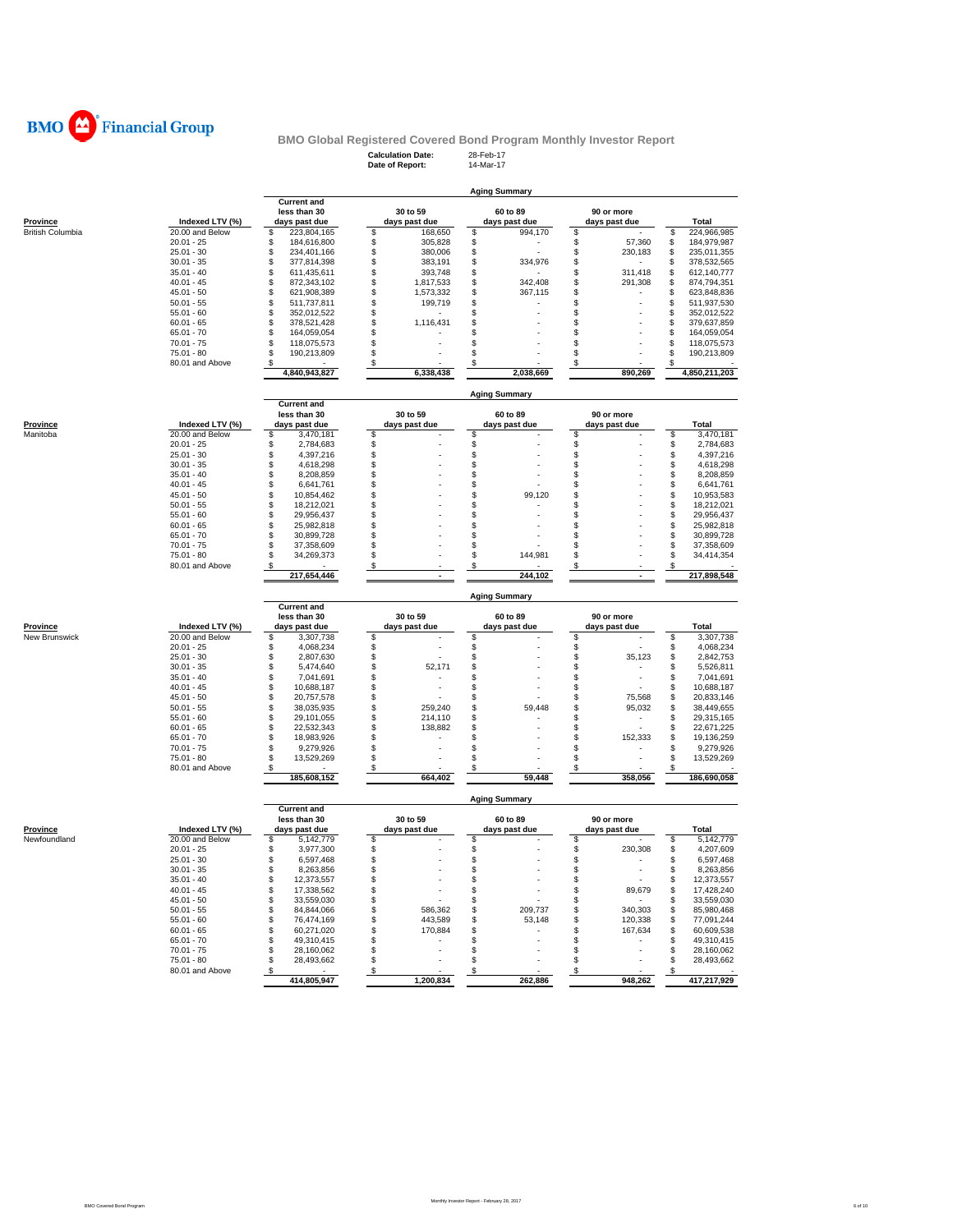

|                                   |                                    |                                      | <b>Calculation Date:</b><br>Date of Report: | 28-Feb-17<br>14-Mar-17         |                                |                                      |
|-----------------------------------|------------------------------------|--------------------------------------|---------------------------------------------|--------------------------------|--------------------------------|--------------------------------------|
|                                   |                                    |                                      |                                             | <b>Aging Summary</b>           |                                |                                      |
|                                   |                                    | <b>Current and</b>                   |                                             |                                |                                |                                      |
|                                   |                                    | less than 30                         | 30 to 59                                    | 60 to 89                       | 90 or more                     |                                      |
| Province<br>Northwest Territories | Indexed LTV (%)<br>20.00 and Below | days past due<br>\$                  | days past due<br>\$                         | days past due<br>\$            | days past due<br>\$            | Total<br>\$                          |
|                                   | $20.01 - 25$                       | \$                                   | \$                                          | \$                             | \$                             | \$                                   |
|                                   | $25.01 - 30$                       | \$                                   | \$                                          | \$                             | \$                             | \$                                   |
|                                   | $30.01 - 35$                       | \$                                   | S                                           | \$                             | \$                             | \$                                   |
|                                   | $35.01 - 40$                       | \$                                   | S                                           | \$                             | \$                             | s                                    |
|                                   | $40.01 - 45$                       | \$                                   | S<br>S                                      | \$<br>\$                       | \$<br>\$                       | \$                                   |
|                                   | $45.01 - 50$<br>$50.01 - 55$       | \$<br>\$                             | S                                           | \$                             | \$                             | \$<br>s                              |
|                                   | $55.01 - 60$                       | \$                                   | S                                           | \$                             | \$                             | s                                    |
|                                   | $60.01 - 65$                       | \$                                   | S                                           | \$                             | \$                             | \$                                   |
|                                   | $65.01 - 70$                       | S                                    | S                                           | \$                             | \$                             | s                                    |
|                                   | $70.01 - 75$                       | S                                    | S                                           | \$                             | \$                             | \$                                   |
|                                   | 75.01 - 80                         | \$                                   | S                                           | \$                             | \$                             | \$                                   |
|                                   | 80.01 and Above                    | \$                                   | \$                                          | \$                             | \$                             | \$                                   |
|                                   |                                    | \$<br>ä,                             | \$                                          | \$                             | \$                             | \$                                   |
|                                   |                                    |                                      |                                             | <b>Aging Summary</b>           |                                |                                      |
|                                   |                                    | <b>Current and</b>                   |                                             |                                |                                |                                      |
|                                   |                                    | less than 30                         | 30 to 59                                    | 60 to 89                       | 90 or more                     |                                      |
| <b>Province</b>                   | Indexed LTV (%)                    | days past due                        | days past due                               | days past due                  | days past due                  | Total                                |
| Nova Scotia                       | 20.00 and Below                    | \$<br>7,097,207                      | S                                           | \$                             | \$                             | \$<br>7,097,207                      |
|                                   | $20.01 - 25$                       | \$<br>5,182,221                      | \$                                          | \$                             | \$                             | \$<br>5,182,221                      |
|                                   | $25.01 - 30$                       | \$<br>7,210,757                      | \$                                          | \$                             | \$                             | \$<br>7,210,757                      |
|                                   | $30.01 - 35$                       | \$<br>9,912,563                      | S                                           | \$                             | \$                             | \$<br>9,912,563                      |
|                                   | $35.01 - 40$                       | \$<br>15,422,056                     | S<br>S                                      | \$                             | \$                             | \$<br>15,422,056                     |
|                                   | $40.01 - 45$<br>$45.01 - 50$       | \$<br>18,737,419                     |                                             | \$                             | \$                             | \$<br>18,737,419                     |
|                                   | $50.01 - 55$                       | \$<br>31,793,851<br>\$<br>56,919,569 | \$<br>68,855<br>S<br>260,124                | \$<br>\$                       | \$<br>45,204<br>\$             | \$<br>31,907,909<br>\$<br>57,179,693 |
|                                   | $55.01 - 60$                       | \$<br>62,822,400                     | S                                           | \$                             | \$<br>35,785                   | \$<br>62,858,185                     |
|                                   | $60.01 - 65$                       | \$<br>70,203,608                     | S.<br>200,174                               | \$                             | \$                             | \$<br>70,403,782                     |
|                                   | $65.01 - 70$                       | \$<br>68,495,746                     | S                                           | \$                             | \$                             | \$<br>68,495,746                     |
|                                   | $70.01 - 75$                       | \$<br>102,457,275                    | S<br>225,188                                | \$                             | \$                             | \$<br>102,682,463                    |
|                                   | $75.01 - 80$                       | \$<br>48,306,227                     | S                                           | \$                             | \$                             | \$<br>48,306,227                     |
|                                   | 80.01 and Above                    | \$                                   | \$                                          | \$                             | \$                             |                                      |
|                                   |                                    | 504,560,899                          | 754,341                                     |                                | 80,989                         | 505,396,229                          |
|                                   |                                    |                                      |                                             | <b>Aging Summary</b>           |                                |                                      |
|                                   |                                    | <b>Current and</b>                   |                                             |                                |                                |                                      |
|                                   |                                    | less than 30                         | 30 to 59                                    | 60 to 89                       | 90 or more                     |                                      |
| <u>Province</u><br>Nunavut        | Indexed LTV (%)<br>20.00 and Below | days past due<br>\$                  | days past due<br>\$                         | days past due<br>\$            | days past due<br>\$            | <b>Total</b><br>\$                   |
|                                   | $20.01 - 25$                       | \$                                   | \$                                          | \$                             | \$                             | \$                                   |
|                                   | $25.01 - 30$                       | \$                                   | \$                                          | \$                             | \$                             | \$                                   |
|                                   | $30.01 - 35$                       | \$                                   | S                                           | \$                             | \$                             | \$                                   |
|                                   | $35.01 - 40$                       | \$                                   | S                                           | \$                             | \$                             | \$                                   |
|                                   | $40.01 - 45$                       | \$                                   | S                                           | \$                             | \$                             | \$                                   |
|                                   | $45.01 - 50$                       | \$                                   | S                                           | \$                             | \$                             | \$                                   |
|                                   | $50.01 - 55$                       | \$                                   | S                                           | \$                             | \$                             | \$                                   |
|                                   | $55.01 - 60$                       | \$                                   | S                                           | \$                             | \$                             | \$                                   |
|                                   | $60.01 - 65$                       | \$                                   | S                                           | \$                             | \$                             | \$                                   |
|                                   | $65.01 - 70$<br>$70.01 - 75$       | \$<br>\$                             | S<br>S                                      | \$<br>\$                       | \$<br>\$                       | \$<br>s                              |
|                                   | $75.01 - 80$                       | \$                                   | S                                           | \$                             | \$                             | s                                    |
|                                   | 80.01 and Above                    | \$                                   | \$                                          | \$                             | \$                             | \$                                   |
|                                   |                                    | \$<br>$\sim$                         | \$<br>$\blacksquare$                        | \$<br>$\overline{\phantom{a}}$ | \$<br>$\sim$                   | \$<br>$\sim$                         |
|                                   |                                    |                                      |                                             |                                |                                |                                      |
|                                   |                                    | <b>Current and</b>                   |                                             | <b>Aging Summary</b>           |                                |                                      |
|                                   |                                    | less than 30                         | 30 to 59                                    | 60 to 89                       | 90 or more                     |                                      |
| <u>Province</u>                   | Indexed LTV (%)                    | days past due                        | days past due                               | days past due                  | days past due                  | Total                                |
| Ontario                           | 20.00 and Below                    | \$<br>310,692,720                    | \$<br>127,361                               | \$<br>31,249                   | \$<br>401,181                  | \$<br>311,252,511                    |
|                                   | $20.01 - 25$                       | 256,480,825<br>\$                    | \$<br>471,196                               | \$                             | \$<br>155,240                  | 257,107,260<br>\$                    |
|                                   | $25.01 - 30$                       | 316,470,562<br>\$                    | 80,207                                      | S                              |                                | 316,550,769<br>S                     |
|                                   | $30.01 - 35$                       | \$<br>500,889,050                    | \$<br>217,716                               | \$<br>$\overline{\phantom{a}}$ | \$<br>297,438                  | 501,404,204<br>\$                    |
|                                   | $35.01 - 40$                       | \$<br>716,275,873                    | \$<br>1,677,058                             | \$<br>$\sim$                   | \$<br>$\sim$ $-$               | 717,952,931<br>\$                    |
|                                   | $40.01 - 45$                       | \$<br>1,170,173,168                  | \$<br>676,327                               | \$<br>161,388                  | \$<br>342,950                  | \$1,171,353,833                      |
|                                   | $45.01 - 50$                       | \$<br>1,472,096,888                  | \$<br>1,771,955                             | \$<br>1,030,987                | \$<br>180,357                  | \$1,475,080,187                      |
|                                   | $50.01 - 55$                       | \$<br>1,625,731,316                  | \$<br>928,143                               | \$<br>483,428                  | 519,215<br>\$                  | 1,627,662,102<br>\$                  |
|                                   | $55.01 - 60$                       | \$<br>1,384,584,292                  | \$<br>939,010                               | \$<br>676,283                  | \$<br>311,480                  | 1,386,511,065<br>\$                  |
|                                   | $60.01 - 65$                       | \$<br>1,198,522,181<br>849,231,317   | \$<br>680,708                               | \$<br>365,764                  | \$<br>179,635                  | 1,199,748,288<br>\$<br>849,499,881   |
|                                   | $65.01 - 70$<br>$70.01 - 75$       | \$<br>\$<br>607,253,009              | \$<br>129,695<br>\$<br>697,413              | \$<br>$\sim$<br>\$<br>$\sim$   | \$<br>138,869<br>\$<br>277,220 | \$<br>\$<br>608,227,642              |
|                                   | 75.01 - 80                         | \$<br>544,406,135                    | \$<br>$\sim$                                | \$<br>181,903                  | \$<br>$\sim$                   | 544,588,038<br>\$                    |
|                                   | 80.01 and Above                    | \$                                   | $\boldsymbol{\mathsf{s}}$                   | $\boldsymbol{\mathsf{s}}$      | \$                             | \$                                   |
|                                   |                                    | 10,952,807,336                       | 8,396,787                                   | 2,931,004                      | 2,803,585                      | 10,966,938,712                       |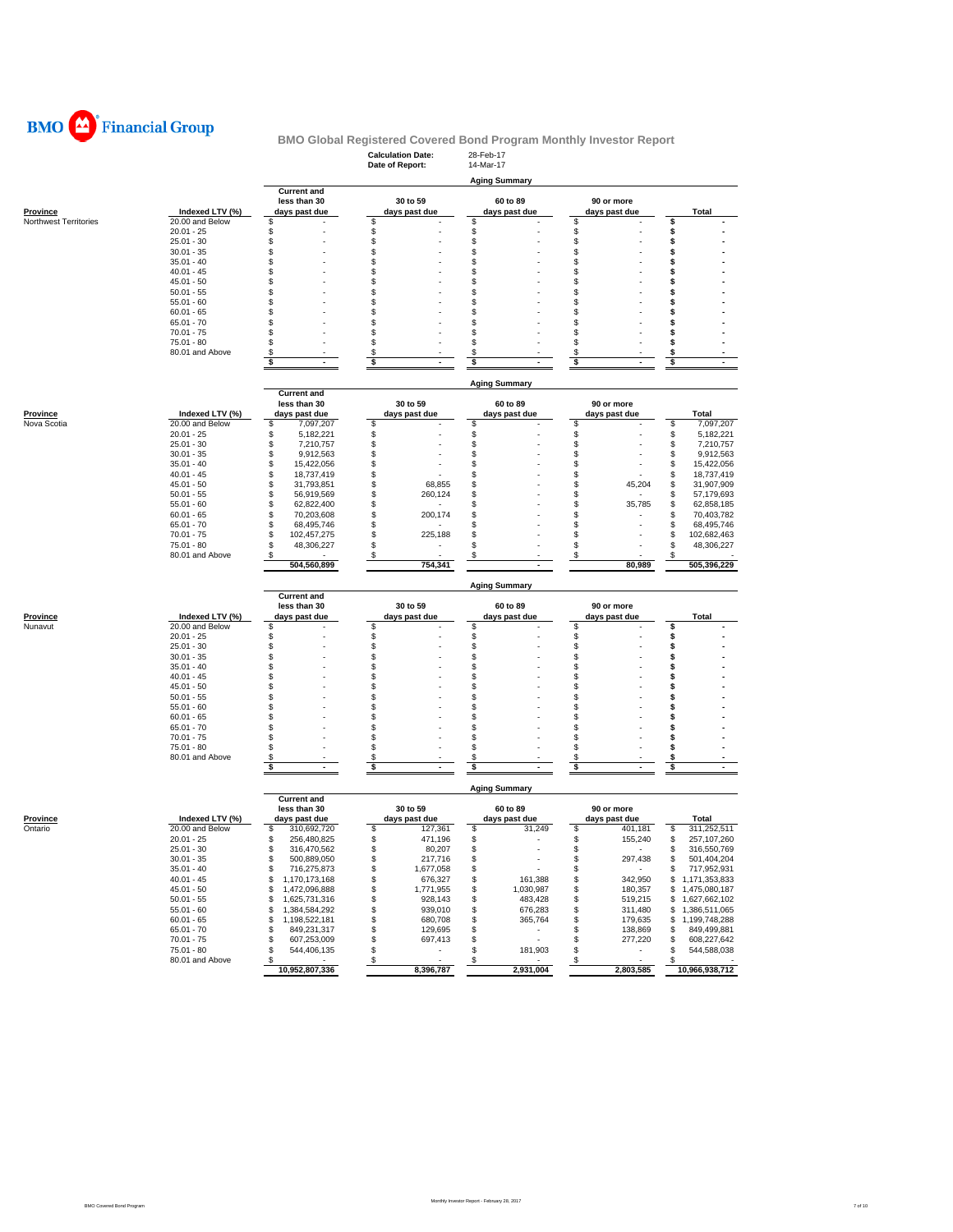

|                          |                                 |                                       | <b>Calculation Date:</b><br>Date of Report: | 28-Feb-17<br>14-Mar-17        |                     |                                       |
|--------------------------|---------------------------------|---------------------------------------|---------------------------------------------|-------------------------------|---------------------|---------------------------------------|
|                          |                                 |                                       |                                             |                               |                     |                                       |
|                          |                                 | <b>Current and</b>                    |                                             | <b>Aging Summary</b>          |                     |                                       |
|                          |                                 | less than 30                          | 30 to 59                                    | 60 to 89                      | 90 or more          |                                       |
| Province                 | Indexed LTV (%)                 | days past due                         | days past due                               | days past due                 | days past due       | Total                                 |
| Prince Edward Island     | 20.00 and Below<br>$20.01 - 25$ | \$<br>1,377,325                       | \$                                          | \$                            | \$                  | \$<br>1,377,325                       |
|                          | $25.01 - 30$                    | \$<br>716,502<br>\$<br>1,261,551      | \$<br>\$<br>74,405                          | \$<br>\$                      | \$<br>\$            | \$<br>716,502<br>\$<br>1,335,956      |
|                          | $30.01 - 35$                    | \$<br>1,428,204                       | \$                                          | \$                            | \$                  | \$<br>1,428,204                       |
|                          | $35.01 - 40$                    | 4,331,022<br>\$                       | \$                                          | \$                            | \$                  | \$<br>4,331,022                       |
|                          | $40.01 - 45$                    | 4,683,875<br>\$                       | \$                                          | \$                            | \$                  | \$<br>4,683,875                       |
|                          | $45.01 - 50$                    | \$<br>8,321,448                       | \$                                          | \$<br>41,966                  | \$                  | \$<br>8,363,414                       |
|                          | $50.01 - 55$                    | \$<br>13,415,409                      | \$                                          | \$                            | \$                  | \$<br>13,415,409                      |
|                          | $55.01 - 60$                    | \$<br>12,126,965                      | \$<br>\$                                    | \$                            | \$                  | \$<br>12,126,965                      |
|                          | $60.01 - 65$<br>$65.01 - 70$    | \$<br>6,206,745<br>\$<br>7,603,476    | \$                                          | \$<br>\$                      | \$<br>\$<br>274,854 | \$<br>6,206,745<br>\$<br>7,878,331    |
|                          | $70.01 - 75$                    | \$<br>4,719,231                       | \$                                          | \$                            | \$                  | \$<br>4,719,231                       |
|                          | $75.01 - 80$                    | \$<br>4,153,323                       | \$                                          | \$                            | \$                  | \$<br>4,153,323                       |
|                          | 80.01 and Above                 | S                                     | \$                                          | \$                            | \$                  | \$                                    |
|                          |                                 | 70,345,077                            | 74,405                                      | 41,966                        | 274,854             | 70,736,302                            |
|                          |                                 |                                       |                                             |                               |                     |                                       |
|                          |                                 | <b>Current and</b>                    |                                             | <b>Aging Summary</b>          |                     |                                       |
|                          |                                 | less than 30                          | 30 to 59                                    | 60 to 89                      | 90 or more          |                                       |
| <b>Province</b>          | Indexed LTV (%)                 | days past due                         | days past due                               | days past due                 | days past due       | Total                                 |
| Quebec                   | 20.00 and Below                 | \$<br>45,708,009                      | \$<br>46,951                                | \$                            | \$<br>63,427        | \$<br>45,818,387                      |
|                          | $20.01 - 25$                    | \$<br>36,298,741                      | \$                                          | \$                            | \$                  | \$<br>36,298,741                      |
|                          | $25.01 - 30$                    | 54,390,553<br>\$                      | \$                                          | \$                            | \$                  | \$<br>54,390,553                      |
|                          | $30.01 - 35$                    | \$<br>58,369,509                      | \$                                          | \$                            | \$                  | \$<br>58.369.509                      |
|                          | $35.01 - 40$<br>$40.01 - 45$    | \$<br>82,099,545<br>\$<br>113,321,057 | \$<br>108,862<br>\$                         | \$<br>80,588<br>\$<br>123,216 | \$<br>\$            | \$<br>82,288,994<br>\$<br>113,444,273 |
|                          | $45.01 - 50$                    | \$<br>151,530,343                     | \$<br>485,664                               | \$                            | \$<br>163,700       | \$<br>152,179,707                     |
|                          | $50.01 - 55$                    | \$<br>271,091,246                     | \$<br>750,903                               | \$<br>385,675                 | \$<br>867,802       | \$<br>273,095,626                     |
|                          | $55.01 - 60$                    | \$<br>354,671,364                     | \$<br>776,175                               | \$                            | \$<br>1,241,872     | \$<br>356,689,410                     |
|                          | $60.01 - 65$                    | \$<br>394,627,419                     | \$<br>901,520                               | \$<br>959,855                 | \$<br>1,299,381     | \$<br>397,788,175                     |
|                          | $65.01 - 70$                    | \$<br>458,713,848                     | \$<br>795,382                               | \$<br>128,755                 | \$<br>775,563       | \$<br>460,413,548                     |
|                          | $70.01 - 75$                    | \$<br>579,792,955                     | \$<br>1,369,873                             | \$<br>722,117                 | \$<br>601,751       | \$<br>582,486,697                     |
|                          | 75.01 - 80                      | \$<br>461,018,175                     | \$                                          | \$                            | \$<br>560,208       | \$<br>461,578,382<br>S                |
|                          | 80.01 and Above                 | S<br>3,061,632,762                    | \$<br>5,235,330                             | \$<br>2,400,206               | \$<br>5,573,704     | 3,074,842,002                         |
|                          |                                 |                                       |                                             |                               |                     |                                       |
|                          |                                 | <b>Current and</b>                    |                                             | <b>Aging Summary</b>          |                     |                                       |
|                          |                                 | less than 30                          | 30 to 59                                    | 60 to 89                      | 90 or more          |                                       |
| <b>Province</b>          | Indexed LTV (%)                 | days past due                         | days past due                               | days past due                 | days past due       | Total                                 |
| Saskatchewan             | 20.00 and Below                 | \$<br>7,449,449                       | \$                                          | \$                            | \$                  | \$<br>7,449,449                       |
|                          | $20.01 - 25$                    | \$<br>5,405,361                       | \$                                          | \$                            | \$                  | \$<br>5,405,361                       |
|                          | $25.01 - 30$<br>$30.01 - 35$    | \$<br>8,864,783<br>\$<br>12,236,102   | \$<br>\$                                    | \$<br>\$                      | \$<br>\$            | \$<br>8,864,783<br>\$<br>12,236,102   |
|                          | $35.01 - 40$                    | \$<br>16,371,233                      | \$                                          | \$<br>484,005                 | \$<br>137,258       | \$<br>16,992,497                      |
|                          | $40.01 - 45$                    | \$<br>30,133,709                      | \$<br>374,920                               | \$<br>1,484,593               | \$                  | \$<br>31,993,223                      |
|                          | $45.01 - 50$                    | \$<br>66,150,569                      | \$<br>÷                                     | \$<br>741,861                 | \$<br>400,927       | \$<br>67,293,357                      |
|                          | $50.01 - 55$                    | \$<br>78,522,910                      | \$                                          | \$<br>280,738                 | \$<br>217,935       | \$<br>79,021,583                      |
|                          | $55.01 - 60$                    | \$<br>46,792,390                      | \$                                          | \$                            | \$                  | \$<br>46,792,390                      |
|                          | $60.01 - 65$                    | \$<br>50,610,584                      | \$                                          | \$                            | \$                  | \$<br>50,610,584                      |
|                          | $65.01 - 70$<br>$70.01 - 75$    | \$<br>29,183,116<br>\$<br>17,828,599  | \$<br>67,456<br>\$                          | \$<br>\$                      | \$<br>\$            | \$<br>29,250,573<br>\$<br>17,828,599  |
|                          | $75.01 - 80$                    | \$<br>21,431,560                      | \$                                          | \$                            | \$                  | \$<br>21,431,560                      |
|                          | 80.01 and Above                 | \$                                    | \$                                          | \$                            | S                   | \$                                    |
|                          |                                 | 390,980,366                           | 442,377                                     | 2,991,197                     | 756,121             | 395,170,060                           |
|                          |                                 |                                       |                                             | <b>Aging Summary</b>          |                     |                                       |
|                          |                                 | <b>Current and</b>                    |                                             |                               |                     |                                       |
|                          |                                 | less than 30                          | 30 to 59                                    | 60 to 89                      | 90 or more          |                                       |
| Province                 | Indexed LTV (%)                 | days past due                         | days past due                               | days past due                 | days past due       | <b>Total</b>                          |
| <b>Yukon Territories</b> | 20.00 and Below                 | \$                                    | \$                                          | \$                            | \$                  | \$                                    |
|                          | $20.01 - 25$                    | \$<br>\$                              | \$<br>\$.                                   | \$<br>£.                      | \$<br>£.            | \$<br>\$                              |
|                          | $25.01 - 30$<br>$30.01 - 35$    | \$                                    | \$                                          | \$                            | \$                  | \$                                    |
|                          | $35.01 - 40$                    | \$<br>$\overline{\phantom{a}}$        | \$<br>٠                                     | \$                            | \$                  | \$                                    |
|                          | $40.01 - 45$                    | \$                                    | \$                                          | \$                            | \$                  | \$                                    |
|                          | $45.01 - 50$                    | \$                                    | \$                                          | \$                            | \$                  | \$                                    |
|                          | $50.01 - 55$                    | \$                                    | \$                                          | \$                            | \$                  | \$                                    |
|                          | $55.01 - 60$                    | S                                     | \$                                          | \$                            | \$                  | \$                                    |
|                          | $60.01 - 65$                    | S                                     | \$                                          | \$                            | \$                  | \$                                    |
|                          | $65.01 - 70$                    | S                                     | \$                                          | \$                            | \$                  | \$                                    |
|                          | $70.01 - 75$                    | S                                     | \$                                          | \$                            | \$                  | \$                                    |
|                          |                                 |                                       |                                             |                               |                     |                                       |
|                          | $75.01 - 80$                    | S                                     | \$                                          | \$                            | \$                  | \$                                    |
|                          | 80.01 and Above                 | S<br>\$<br>$\blacksquare$             | \$<br>\$<br>$\blacksquare$                  | \$<br>\$<br>$\blacksquare$    | \$<br>\$            | \$<br>\$<br>$\blacksquare$            |

<sup>(1)</sup> Value as determined by adjusting, not less than quarterly, the Original Market Value utilizing the Indexation Methodology (see Appendix for details) for subsequent price developments.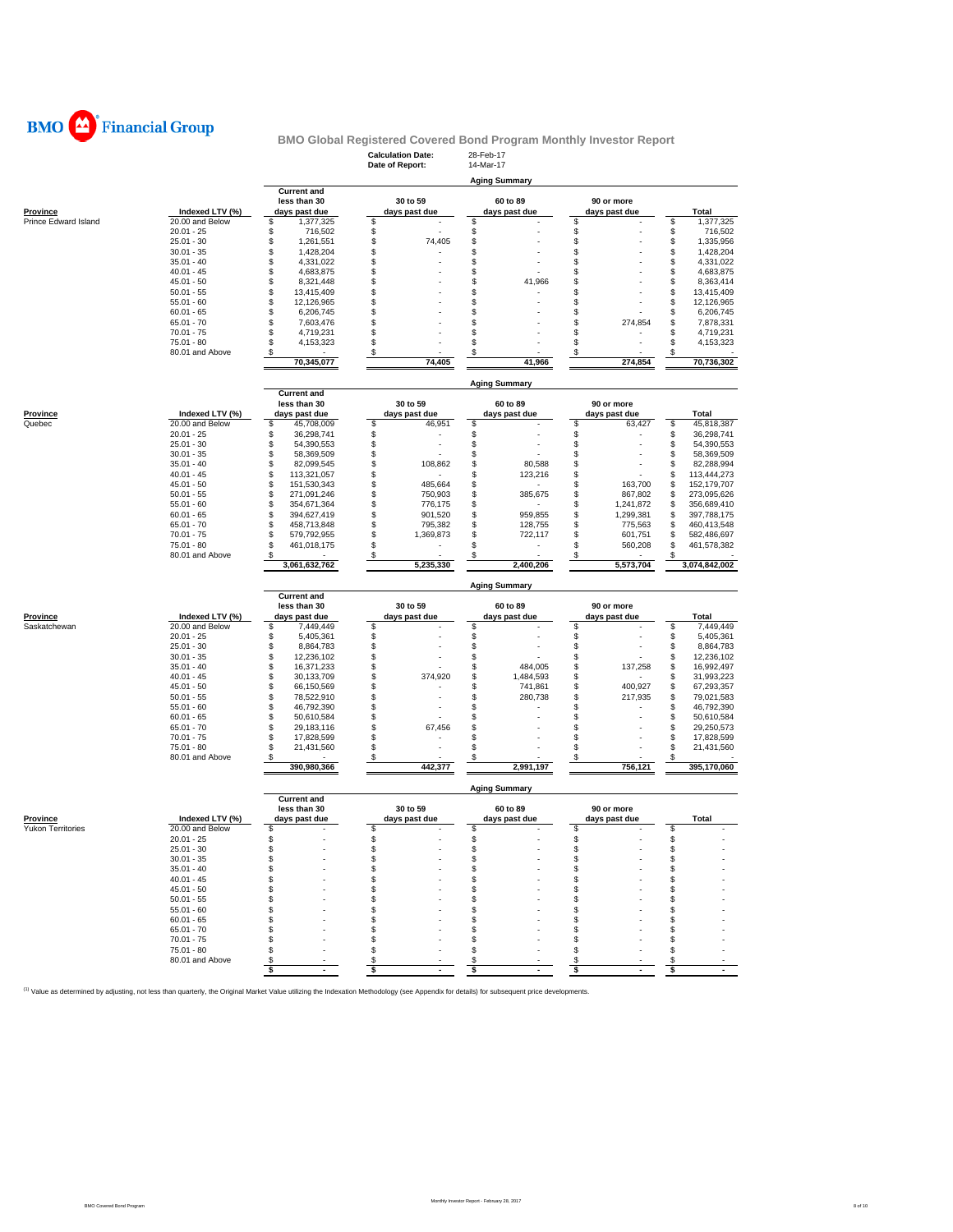

**Cover Pool -**

**BMO Global Registered Covered Bond Program Monthly Investor Report**

|                                                     |                 |                      | <b>Calculation Date:</b><br>Date of Report: |           |               | 28-Feb-17<br>14-Mar-17 |               |           |               |           |                  |      |               |       |                |
|-----------------------------------------------------|-----------------|----------------------|---------------------------------------------|-----------|---------------|------------------------|---------------|-----------|---------------|-----------|------------------|------|---------------|-------|----------------|
| <b>Current LTV Distribution by Credit Score (1)</b> |                 |                      |                                             |           |               |                        |               |           |               |           |                  |      |               |       |                |
|                                                     |                 | <b>Credit Scores</b> |                                             |           |               |                        |               |           |               |           |                  |      |               |       |                |
|                                                     | Indexed LTV (%) |                      | <600                                        | 600 - 650 |               | 651 - 700              |               | 701 - 750 |               | 751 - 800 |                  | >800 |               | Total |                |
|                                                     | 20.00 and Below |                      | 45,462,776                                  |           | 15.724.341    |                        | 54,095,704    |           | 120.929.897   |           | 276.536.813      |      | 146.448.973   |       | 659,198,504    |
|                                                     | $20.01 - 25$    |                      | 34,538,591                                  |           | 21,745,534    |                        | 49,288,408    |           | 106,835,093   |           | 226,305,263      |      | 99,927,502    |       | 538,640,391    |
|                                                     | $25.01 - 30$    |                      | 39,957,009                                  |           | 27,189,010    |                        | 67,537,313    |           | 147,623,125   |           | 292.977.071      |      | 119,650,404   |       | 694,933,931    |
|                                                     | $30.01 - 35$    |                      | 61,705,082                                  |           | 41,528,892    |                        | 111,195,861   |           | 238,885,507   |           | 449,080,443      |      | 152,086,085   |       | 1,054,481,870  |
|                                                     | $35.01 - 40$    |                      | 80,940,849                                  |           | 68,567,369    |                        | 191,955,687   |           | 368,877,818   |           | 643,072,628      |      | 208,045,633   |       | 1,561,459,983  |
|                                                     | $40.01 - 45$    |                      | 93,972,021                                  |           | 115,253,803   |                        | 278,421,892   |           | 599,072,564   |           | \$1,009,911,533  |      | 283,851,903   |       | 2,380,483,716  |
|                                                     | $45.01 - 50$    |                      | 108,082,882                                 |           | 139,273,043   |                        | 344,993,703   |           | 687,734,960   |           | \$1,046,708,789  |      | 275,229,469   |       | 2,602,022,845  |
|                                                     | $50.01 - 55$    |                      | 112.868.703                                 |           | 185.859.390   |                        | 439.858.459   |           | 868.980.384   |           | 1,066,289,674    |      | 261,530,350   |       | 2,935,386,959  |
|                                                     | $55.01 - 60$    |                      | 114.393.251                                 |           | 160.201.418   |                        | 421,999,881   |           | 779.507.311   |           | 985.157.365      |      | 202,044,782   |       | 2,663,304,009  |
|                                                     | $60.01 - 65$    |                      | 107,034,122                                 |           | 174,501,932   |                        | 452,724,017   |           | 814,606,476   |           | 921,008,143      |      | 170.670.242   |       | 2,640,544,931  |
|                                                     | $65.01 - 70$    |                      | 91.011.574                                  |           | 136.418.544   |                        | 343,582,740   |           | 639.857.027   |           | 667.751.695      |      | 121.151.669   |       | 1,999,773,248  |
|                                                     | $70.01 - 75$    |                      | 97.366.291                                  |           | 133,777,604   |                        | 331,075,498   |           | 561,090,720   |           | 566,709,696      |      | 91,475,460    |       | 1,781,495,269  |
|                                                     | 75.01 - 80      |                      | 270,114,441                                 |           | 109,732,353   |                        | 301,539,798   |           | 541,398,368   |           | 540,496,975      |      | 95,522,714    |       | 1,858,804,649  |
|                                                     | 80.01 and Above |                      |                                             |           |               |                        |               |           |               |           |                  |      |               |       |                |
|                                                     |                 |                      | 1,257,447,593                               |           | 1,329,773,231 |                        | 3,388,268,960 |           | 6,475,399,250 |           | \$ 8,692,006,087 |      | 2,227,635,185 |       | 23,370,530,306 |

(1) Value as determined by adjusting, not less than quarterly, the Original Market Value utilizing the Indexation Methodology (see Appendix for details) for subsequent price developments.